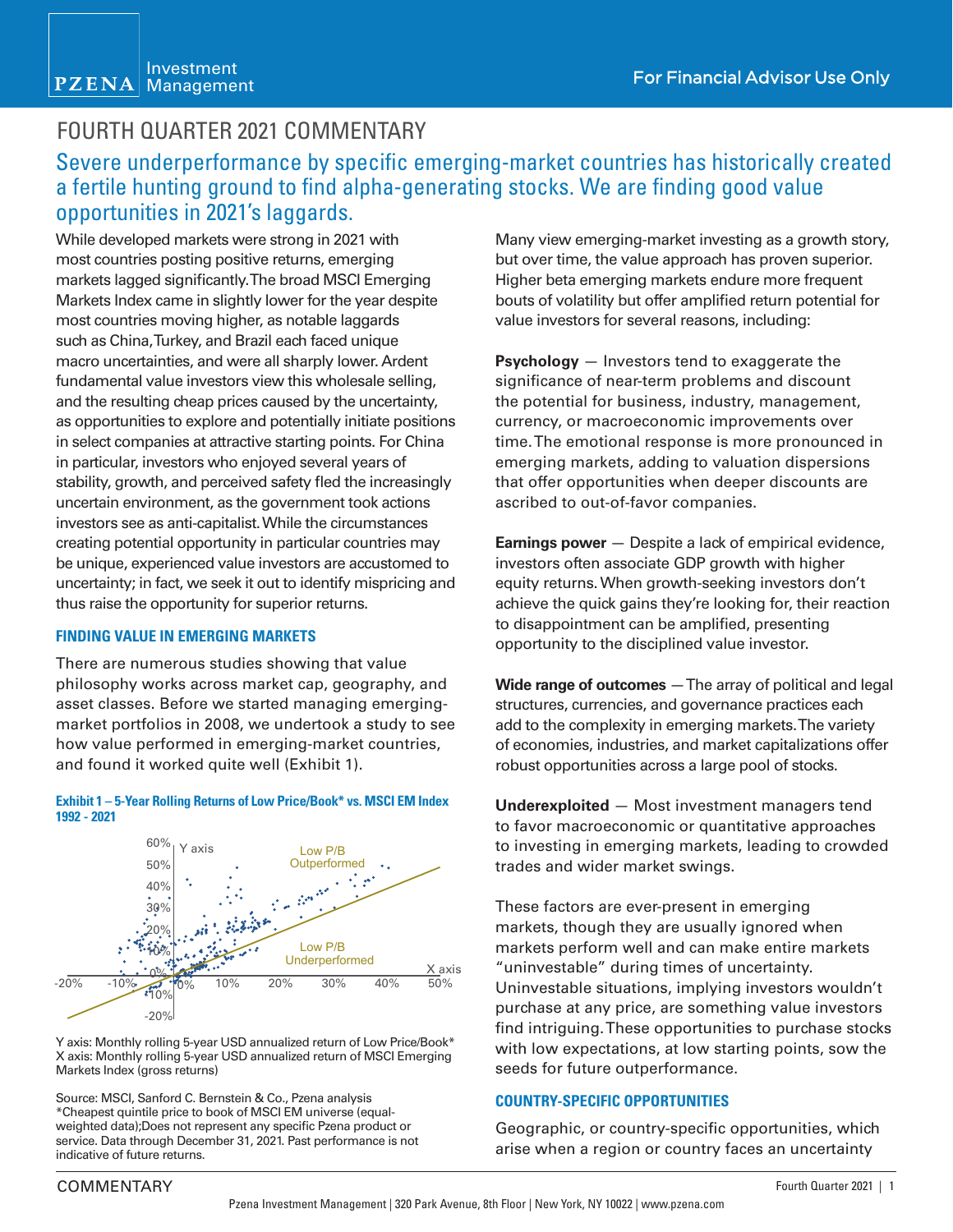### PZENA COMMENTARY CONT.

that others don't, are more pronounced in the emerging markets. While there are periods where general fears lead to broad underperformance versus developed markets, country-specific fears are far more prevalent. Uncertainty can make a specific country uninvestable to many, leading to share prices that decouple from the broad emerging-markets index, often creating an asymmetric risk/reward profile. Countries, however, do generally recover, and good businesses find ways to navigate crises.

The disciplined value investor sees these collapsing stock prices as opportunities to begin deep fundamental company-level research, seeking to identify strong companies unduly punished by a sweeping reaction to temporary issues. Is this a sound strategy, and do countries actually recover? We studied this phenomenon and found significant long-term alpha potential available to investors who adhere to this discipline.

We looked at significant emerging-market country declines, defined as 2,000 basis points or more of underperformance versus the MSCI Emerging Markets Index over the prior 12 months, and then looked at how those countries performed over the next several years. Our data set includes 30 years of data for 10 different countries (some did not have data for the full period). In these instances, we found 4.9% of outperformance per annum, on average, versus the MSCI Emerging Markets Index over the five years following those steep declines (Exhibit 2).



#### **Exhibit 2 – Average Annualized Alpha of EM Countries Following Steep 12 Month Underperformance**

Source: MSCI, Pzena analysis

 $0\%$ 

The data set is from January 1, 1992 through December 31, 2021 and includes 10 different countries (some did not have data for the full period). The 10 countries chosen were the 10 largest weightings held in the MSCI Emerging Markets Index (as of December 31, 2021) that have at least a 10-year MSCI track record. Data in US dollars. Past performance is not indicative of future returns.

1 Year 3 Year 5 Year

Like all strategies that create significant alpha, this approach doesn't always work. In fact, it generated alpha about 60% of the time. This is what value investors expect; if the strategy worked all the time, it would not generate subsequent annual outperformance, as there would be no associated uncertainty with investigating beaten-down emerging-market countries. The key is to recognize that it will not always work, and therefore focus on the significant alpha generated over the long term.

### **OPPORTUNITY IN EMERGING MARKET UNCERTAINTY**

Macroeconomic issues specific to emergingmarket countries over the past 12 months have created many value opportunities. China is a good example of an entire country experiencing uncertainty. From 2016-2020 China was seen as an emerging market safe haven and generated a 19% compound annual return. In 2021, however, market perception deemed China uninvestable, and the MSCI China Index declined by 22%, trailing the rest of emerging markets by more than 30 percentage points. As our study showed, this level of market underperformance is generally a good investment starting point, with subsequent outperformance typically led by the most undervalued stocks. We recently built positions in Chinese internet e-commerce giant Alibaba and property company China Overseas Land and Investment (COLI). (For additional detail, revisit our 3Q21 Newsletter.) However, there are statistically cheap areas that we are avoiding, as they offer poor risk/reward profiles, such as the education sector.

History has shown that stock market sell-offs are generally a good time to dedicate resources to research beaten-down geographies. As investors fear uncertain macroeconomic outlooks, we are finding fantastic emerging-market businesses trading at a fraction of their intrinsic values.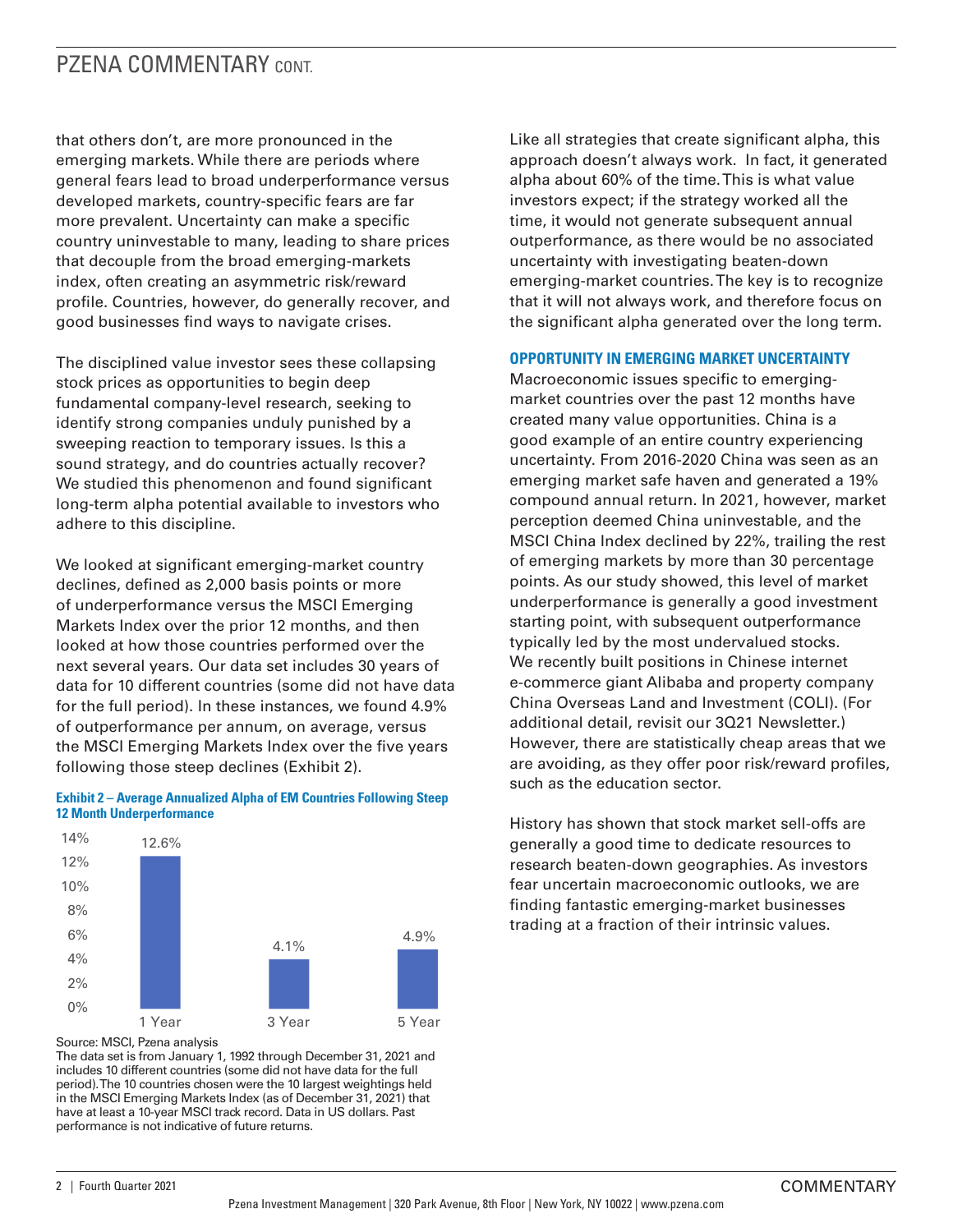# FURTHER INFORMATION

*These materials are intended solely for informational purposes. The views expressed reflect the current views of Pzena Investment Management ("PIM") as of the date hereof and are subject to change. PIM is a registered investment adviser registered with the United States Securities and Exchange Commission. PIM does not undertake to advise you of any changes in the views expressed herein. There is no guarantee that any projection, forecast, or opinion in this material will be realized. Past performance is not indicative of future results. All investments involve risk, including risk of total loss.*

*This document does not constitute a current or past recommendation, an offer, or solicitation of an offer to purchase any securities or provide investment advisory services and should not be construed as such. The information contained herein is general in nature and does not constitute legal, tax, or investment advice. PIM does not make any warranty, express or implied, as to the information's accuracy or completeness. Prospective investors are encouraged to consult their own professional advisers as to the implications of making an investment in any securities or investment advisory services.*

*The MSCI information may only be used for internal use, may not be reproduced or redisseminated in any form and may not be used as a basis for or a component of any financial instruments or products or indices. None of the MSCI information is intended to constitute investment advice or a recommendation to make (or refrain from making) any kind of investment decision and may not be relied on as such. Historical data and analysis should not be taken as an indication or guarantee of any future performance analysis, forecast or prediction. The MSCI information is provided on an "as is" basis and the user of this information assumes the entire risk of any use made of this information. MSCI, each of its affiliates and each other person involved in or related to compiling, computing or creating any MSCI information (collectively, the MSCI Parties) expressly disclaims all warranties (including, without limitation, any warranties of originality, accuracy, completeness, timeliness, non-infringement, merchantability and fitness for a particular purpose) with respect to this information. Without limiting any of the foregoing, in no event shall any MSCI party have any liability for any direct, indirect, special, incidental, punitive, consequential (including, without limitation, lost profits) or any other damages.*

*The MSCI Emerging Markets Index is a free float-adjusted market capitalization index that is designed to measure equity performance of emerging markets, and provides equity returns including dividends net of withholding tax rates as calculated by MSCI. The index cannot be invested in directly.* 

### *For U.K. Investors Only:*

*This financial promotion is issued by Pzena Investment Management, Ltd. ("PIM UK"). PIM UK is a limited company registered in England and Wales with registered number 09380422, and its registered office is at 34-37 Liverpool Street, London EC2M 7PP, United Kingdom. PIM UK is an appointed representative of Mirabella Advisers LLP, which is authorised and regulated by the Financial Conduct Authority. The Pzena documents are only made available to professional clients and eligible counterparties as defined by the FCA. Past performance is not indicative of future results. The value of your investment may go down as well as up, and you may not receive upon redemption the full amount of your original investment. The views and statements contained herein are those of Pzena Investment Management and are based on internal research.* 

### *For EU Investors Only:*

*This financial promotion is issued by Pzena Investment Management Europe Limited ("PIM Europe"). PIM Europe (No. C457984) is authorised and regulated by the Central Bank of Ireland as a UCITS management company (pursuant to the European Communities (Undertakings for Collective Investment in Transferable Securities) Regulations, 2011, as amended). PIM Europe is registered in Ireland with the Companies Registration Office (No. 699811), with its registered office at Riverside One, Sir John Rogerson's Quay, Dublin, 2, Ireland. Past performance is not indicative of future results. The value of your investment may go down as well as up, and you may not receive upon redemption the full amount of your original investment. The views and statements contained herein are those of Pzena Investment Management and are based on internal research.*

### *For Australia and New Zealand Investors Only:*

*This document has been prepared and issued by Pzena Investment Management, LLC (ARBN 108 743 415), a limited liability company ("Pzena"). Pzena is regulated by the Securities and Exchange Commission (SEC) under U.S. laws, which differ from Australian laws. Pzena is exempt from the requirement to hold an Australian financial services license in Australia in accordance with ASIC Corporations (Repeal and Transitional) Instrument 2016/396. Pzena offers financial services in Australia to 'wholesale clients' only pursuant to that exemption. This document is not intended to be distributed or passed on, directly or indirectly, to any other class of persons in Australia.*